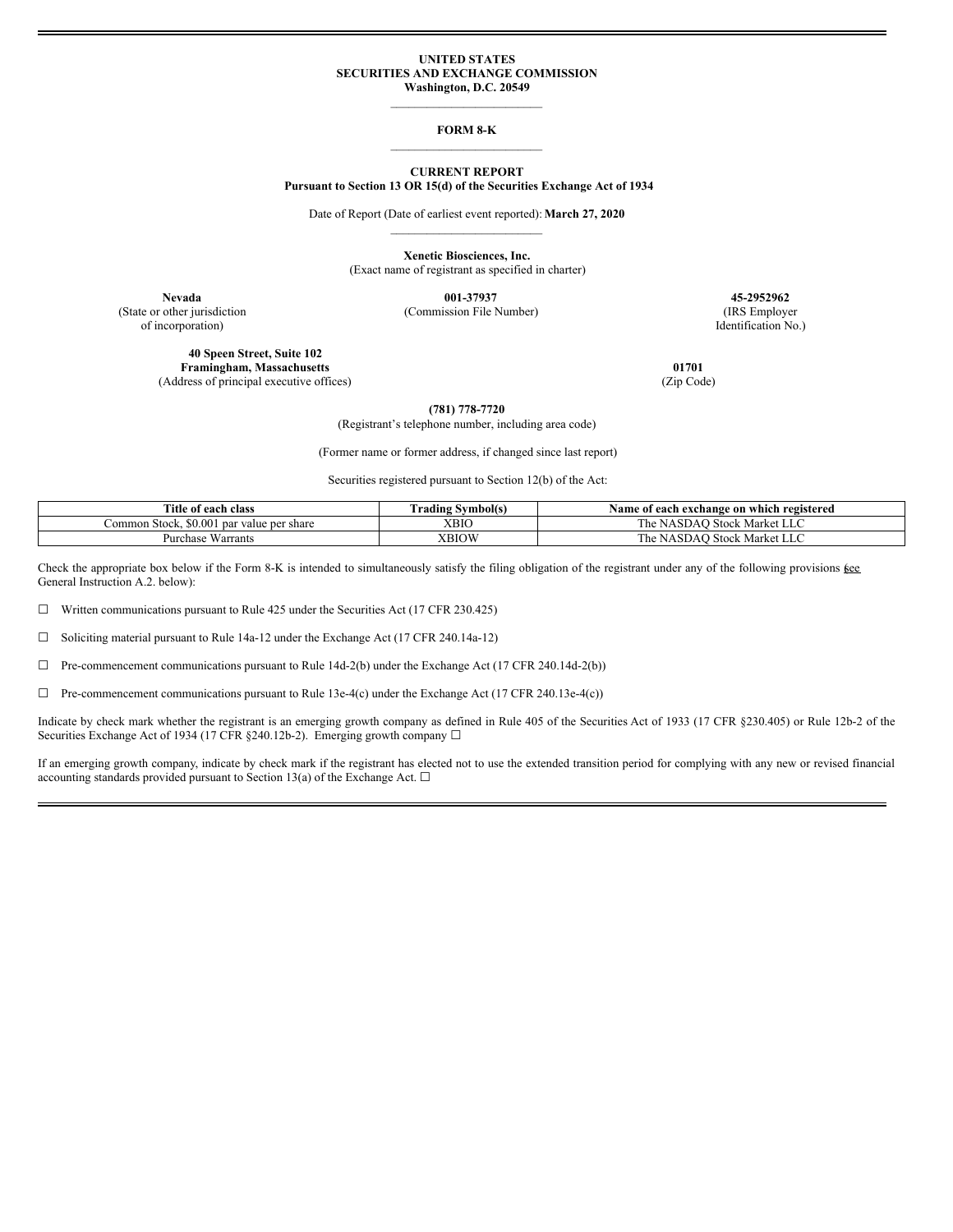### **Item 2.02. Results of Operations and Financial Condition.**

On March 27, 2020, Xenetic Biosciences, Inc. (the "Company") issued a press release announcing results for the year ended December 31, 2019 and provided a corporate update.

The full text of the press release issued in connection with the announcement is furnished as Exhibit 99.1 to this Current Report on Form 8-K and hereby incorporated in this Item 2.02 by reference. The information in this Item 2.02, including Exhibit 99.1 attached hereto, shall not be deemed "filed" for purposes of Section 18 of the Securities Exchange Act of 1934, as amended, nor shall it be deemed incorporated by reference in any filing under the Securities Act of 1933, as amended, except as shall be expressly set forth by specific reference in such filing.

### **FORWARD-LOOKING STATEMENTS**

This Form 8-K, including the press release, contains forward-looking statements for purposes of the safe harbor provisions of the Private Securities Litigation Reform Act of 1995. All statements contained in this Form 8-K, including the press release, other than statements of historical facts may constitute forward-looking statements within the meaning of the federal securities laws. These statements can be identified by words such as "expects," "plans," "projects," "will," "may," "anticipates," "believes," "should," "intends," "estimates," and other words of similar meaning. Any forward-looking statements contained herein are based on current expectations, and are subject to a number of risks and uncertainties. Many factors could cause our actual activities or results to differ materially from the activities and results anticipated in forward-looking statements. These risks and uncertainties include those described in the "Risk Factors" section of the Company's Annual Report on Form 10-K for the fiscal year ended December 31, 2019 filed with the Securities and Exchange Commission (the "SEC") on March 26, 2020, and subsequent reports that the Company may file with the SEC. In addition, forwardlooking statements may also be adversely affected by general market factors, competitive product development, product availability, federal and state regulations and legislation, the regulatory process for new product candidates and indications, manufacturing issues that may arise, patent positions and litigation, among other factors. The forward-looking statements contained in this Form 8-K, including the press release, speak only as of the date the statements were made, and the Company does not undertake any obligation to update forward-looking statements, except as required by law.

### **Item 9.01. Financial Statements and Exhibits.**

(d) Exhibits

### **Exhibit No. Description**

99.1 Press Release dated March 27, 2020 pertaining to the financial results of the Company for the year ended [December](#page-4-0) 31, 2019.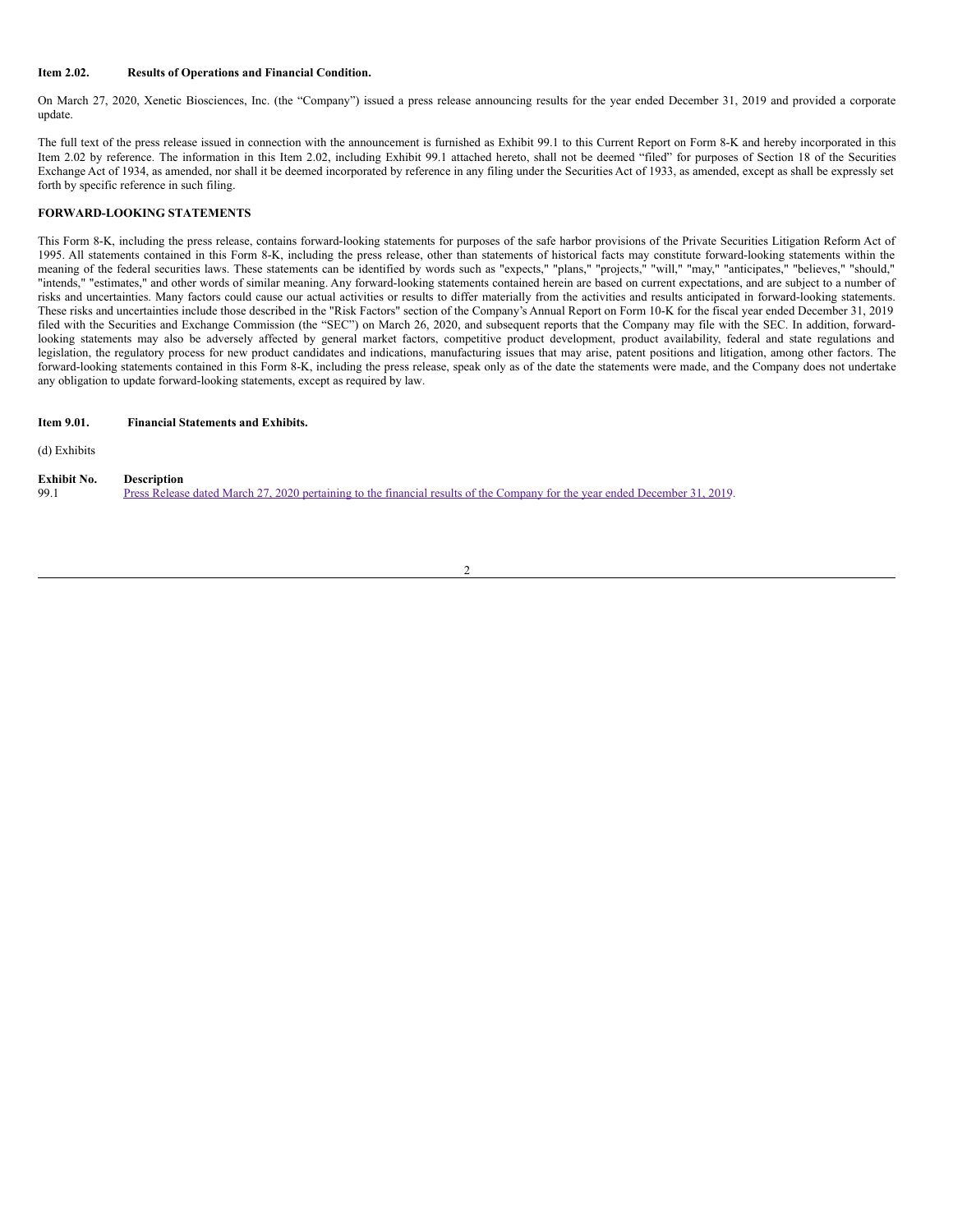## **SIGNATURES**

Pursuant to the requirements of the Securities Exchange Act of 1934, the registrant has duly caused this report to be signed on its behalf by the undersigned hereunto duly authorized.

# **XENETIC BIOSCIENCES, INC.**

By: /s/ James Parslow Date: March 27, 2020 Name: James Parslow Title: Chief Financial Officer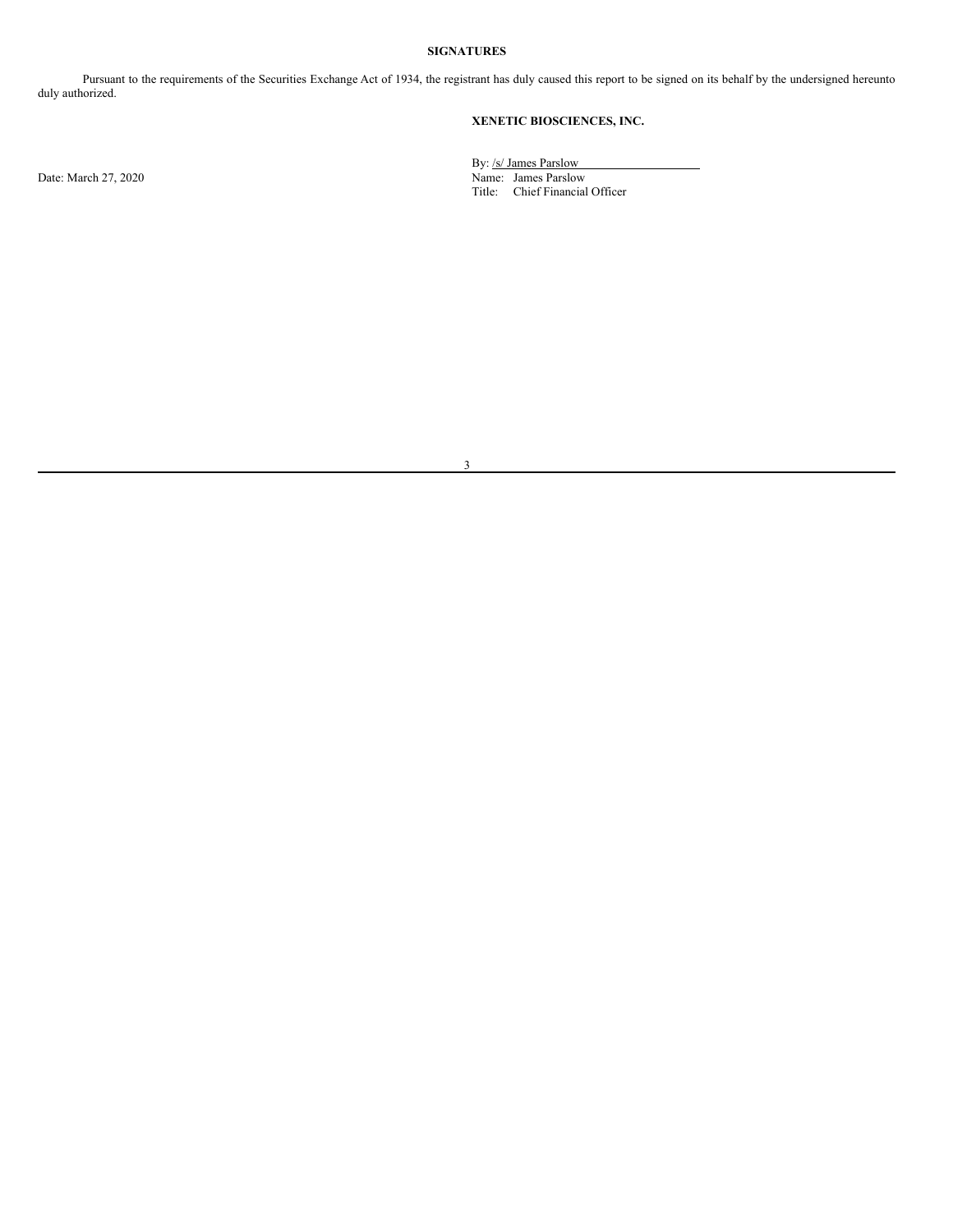*\_\_\_\_\_\_\_\_\_\_*



# **Xenetic Biosciences, Inc. Reports 2019 Year End Results and Provides Corporate Update**

*– Company continues to advance preclinical development of its XCART™ CAR T therapy platform –*

*– Expands XCART resources by adding expertise in cell therapy translational science and CMC –*

*– Cash on hand expected to fund operations through mid-2021 –*

**FRAMINGHAM, MA – (March 27, 2020)** – Xenetic Biosciences, Inc. (NASDAQ: XBIO) ("Xenetic" or the "Company"), a biopharmaceutical company focused on advancing XCART™, a personalized CAR T platform technology engineered to target patient- and tumor-specific neoantigens, today reported its financial results for the year ended December 31, 2019 and provided a corporate update.

Jeffrey Eisenberg, Chief Executive Officer of Xenetic, stated, "2019 proved to be a pivotal year for Xenetic with our completion of the acquisition of XCART, a differentiated CAR T platform technology that we believe has the potential to address a significant unmet need in B-cell non-Hodgkin lymphoma. Moving forward we believe 2020 will be an important year for the Company as we plan to continue driving the development of XCART. To that end, we have made encouraging progress with additions to our team and are advancing towards securing an academic collaboration. We believe this pathway will provide many advantages, including access to manufacturing suites, established CMC and regulatory infrastructure and cost and risk mitigation."

"In the fourth quarter of last year, we received our first royalty payment under our agreement with Takeda involving our proprietary PolyXen® technology in the field of coagulation disorders. While the recognized payment was modest, it is what we expected given the early stages of this product launch. Importantly, the commencement of royalties reaffirms the value of our PolyXen intellectual property and the opportunity to leverage it to prolong a drug's circulating half-life and potentially improve other pharmacological properties. Further, in these unprecedented times, we are reviewing our portfolio of intellectual property assets to see if we can contribute in any way to the global effort to address the current health threat of COVID-19," continued Mr. Eisenberg. "As we advance into the rest of 2020, despite the current climate of financial uncertainty, we are moving our operation and development efforts forward with a strong cash balance which we believe provides us with a cash runway through mid-2021."

XCART Platform Technology Overview: Significantly differentiated, proprietary CAR T therapy designed to develop cell-based therapeutics for the treatment of multiple tumor types of B-cell Non-Hodgkin lymphomas, an area of significant unmet need, with the potential to address an initial global market opportunity of over \$5 billion annually<sup>1</sup>. *Xenetic believes XCART has the potential to transform CAR T therapy.*

<sup>1</sup> Market Reports World GLOBAL NON-HODGKIN LYMPHOMA THERAPEUTICS MARKET - SEGMENTED BY TYPE OF TREATMENT - GROWTH, TRENDS AND FORECASTS (2018 - 2023); BioPharm Insight Surveillance, Epidemiology, and End Results (SEER) 9 registries, National Cancer Institute, 2017.

1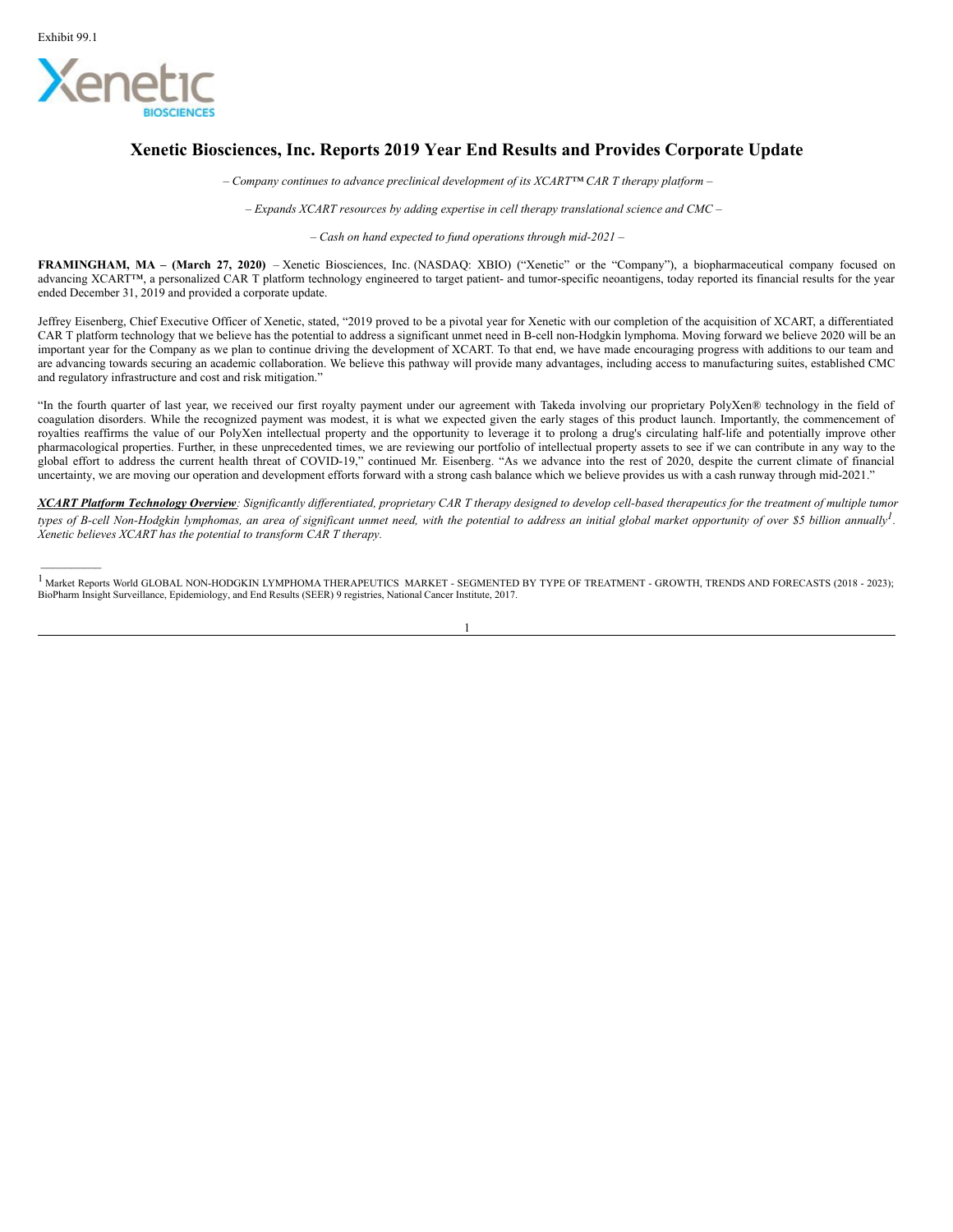<span id="page-4-0"></span>The Company has recently bolstered its cell therapy manufacturing and CMC expertise and capabilities with the appointments of Greg MacMichael, Ph.D. and Maksim Mamonkin, Ph.D., to its Scientific Advisory Board. Both Dr. MacMichael and Dr. Mamonkin are actively engaged with the Company to advance the development of the XCART technology platform.

## **Expected 2020 Milestones**

- INTERACT meeting with the United States Food and Drug Administration ("FDA")
- Enter into an academic site collaboration
- Advance IND-enabling studies
- Explore opportunities for Orphan Drug designation

PolyXen Platform Technology: Patent-protected platform technology designed for protein or peptide therapeutics, enabling next-generation biological drugs by prolonging a *drug's circulating half-life and potentially improving other pharmacological properties.*

## **Program Highlights:**

- · Exclusive License Agreement with Takeda Pharmaceuticals Co. Ltd. ("Takeda") in the field of coagulation disorders. Takeda currently has one active development program underway utilizing the PolyXen platform technology.
- · The Company received \$17,000 in royalty revenue during the fourth quarter of 2019 representing its first payment under the Company's license agreement with Takeda. This payment and expected future payments relate to a sublicense of Xenetic's PolyXen intellectual property, entered into by Takeda with a third party in 2017. The Company expects this quarterly royalty payment to increase as the relevant product launch continues to be rolled out by the sublicensee.

Mr. Eisenberg concluded, "We are closely monitoring the evolving COVID-19 situation. While the situation is very fluid, to date we have not experienced any significant impact or delays on our projected timelines. The safety and wellness of our employees, partners and the community are of the upmost importance to us and we have implemented risk mitigation strategies to ensure the least amount of disruption to our operations as possible."

### **Summary of Financial Results for Fiscal Year 2019**

Net cash used in operating activities for the year was \$6.4 million. During 2019, our working capital increased by \$10.1 million primarily due to our March 2019 registered direct offering and our July 2019 public offering that resulted in \$16.1 million in combined net proceeds. This increase in working capital was partially offset by the Company's reported net loss for the year ended December 31, 2019. The Company ended the year with approximately \$10.4 million of cash.

### **About Xenetic Biosciences**

Xenetic Biosciences, Inc. is a biopharmaceutical company focused on progressing XCART™, a personalized CAR T platform technology engineered to target patient- and tumor-specific neoantigens. The Company is initially advancing cell-based therapeutics targeting the unique B-cell receptor on the surface of an individual patient's malignant tumor cells for the treatment of B-cell lymphomas. XCART™ has the potential to fuel a robust pipeline of therapeutic assets targeting high-value oncology indications.

Additionally, Xenetic is leveraging PolyXen®, its proprietary drug delivery platform, by partnering with biotechnology and pharmaceutical companies. PolyXen® has demonstrated its ability to improve the half-life and other pharmacological properties of next-generation biologic drugs. The Company has an exclusive license agreement with Takeda Pharmaceuticals Co. Ltd. in the field of coagulation disorders and receives royalty payments under this agreement.

For more information, please visit the Company's website at www.xeneticbio.com and connect on Twitter, LinkedIn, and Facebook.